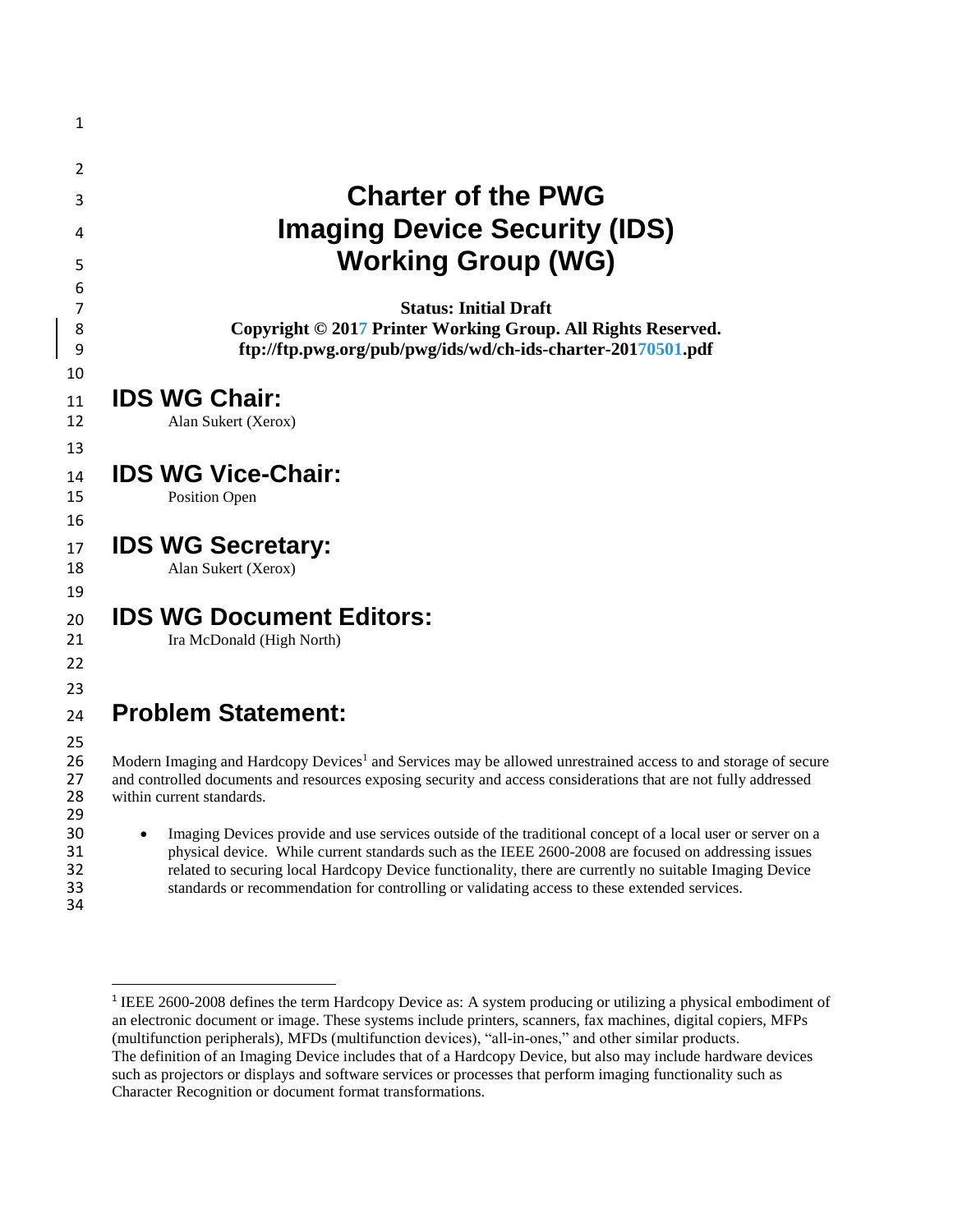| 35<br>36<br>37<br>38<br>39<br>40                                     | Imaging Devices provide services to Imaging Clients <sup>2</sup> running on various operating systems and can extend<br>these services as Cloud <sup>3</sup> resources. Imaging Devices and Imaging Clients also use resources and Imaging<br>Services from the Cloud. There are no suitable Imaging Device standards or recommended methodologies<br>for authenticating and securing the Imaging Devices, Imaging Clients, and Imaging Services in a Cloud<br>environment.                                                                                                                                                                                                                                                                                                                                                                                                                                                                                                                                                                                                                                                                               |
|----------------------------------------------------------------------|-----------------------------------------------------------------------------------------------------------------------------------------------------------------------------------------------------------------------------------------------------------------------------------------------------------------------------------------------------------------------------------------------------------------------------------------------------------------------------------------------------------------------------------------------------------------------------------------------------------------------------------------------------------------------------------------------------------------------------------------------------------------------------------------------------------------------------------------------------------------------------------------------------------------------------------------------------------------------------------------------------------------------------------------------------------------------------------------------------------------------------------------------------------|
| 41                                                                   | Imaging Devices and Imaging Services have no standard method to associate security information with an                                                                                                                                                                                                                                                                                                                                                                                                                                                                                                                                                                                                                                                                                                                                                                                                                                                                                                                                                                                                                                                    |
| 42                                                                   | $\bullet$                                                                                                                                                                                                                                                                                                                                                                                                                                                                                                                                                                                                                                                                                                                                                                                                                                                                                                                                                                                                                                                                                                                                                 |
| 43                                                                   | Imaging Job and ensure that the security information is maintained throughout the Job lifetime.                                                                                                                                                                                                                                                                                                                                                                                                                                                                                                                                                                                                                                                                                                                                                                                                                                                                                                                                                                                                                                                           |
| 44                                                                   | Enterprise networks are deploying network endpoint attachment and compliance protocols and tools to                                                                                                                                                                                                                                                                                                                                                                                                                                                                                                                                                                                                                                                                                                                                                                                                                                                                                                                                                                                                                                                       |
| 45                                                                   | $\bullet$                                                                                                                                                                                                                                                                                                                                                                                                                                                                                                                                                                                                                                                                                                                                                                                                                                                                                                                                                                                                                                                                                                                                                 |
| 46                                                                   | measure and assess the health of devices on the network. These assessment protocols go beyond simply                                                                                                                                                                                                                                                                                                                                                                                                                                                                                                                                                                                                                                                                                                                                                                                                                                                                                                                                                                                                                                                      |
| 47                                                                   | checking that the device possesses the correct credentials to access the network to also monitoring and                                                                                                                                                                                                                                                                                                                                                                                                                                                                                                                                                                                                                                                                                                                                                                                                                                                                                                                                                                                                                                                   |
| 48                                                                   | assessing information such as operating system, security patches, antivirus definition levels etc. Hardcopy                                                                                                                                                                                                                                                                                                                                                                                                                                                                                                                                                                                                                                                                                                                                                                                                                                                                                                                                                                                                                                               |
| 49                                                                   | Devices (Network Printers, Multi-Function Devices, Network Scanners, etc.) have not been widely                                                                                                                                                                                                                                                                                                                                                                                                                                                                                                                                                                                                                                                                                                                                                                                                                                                                                                                                                                                                                                                           |
| 50                                                                   | integrated into these new assessment protocol schemes, in part because there is no standardized set of                                                                                                                                                                                                                                                                                                                                                                                                                                                                                                                                                                                                                                                                                                                                                                                                                                                                                                                                                                                                                                                    |
| 51                                                                   | attributes that a health assessment server can measure for Hardcopy Devices.                                                                                                                                                                                                                                                                                                                                                                                                                                                                                                                                                                                                                                                                                                                                                                                                                                                                                                                                                                                                                                                                              |
| 52                                                                   | The original goals of the Imaging Device Security Working Group were to address the above issues by developing                                                                                                                                                                                                                                                                                                                                                                                                                                                                                                                                                                                                                                                                                                                                                                                                                                                                                                                                                                                                                                            |
| 53                                                                   | the necessary specifications and recommendations and to liaison with the Common Criteria MFP Technical                                                                                                                                                                                                                                                                                                                                                                                                                                                                                                                                                                                                                                                                                                                                                                                                                                                                                                                                                                                                                                                    |
| 54                                                                   | Community developing the new Hardcopy Device Protection Profile. <sup>4</sup> The initial set of specifications that were to be                                                                                                                                                                                                                                                                                                                                                                                                                                                                                                                                                                                                                                                                                                                                                                                                                                                                                                                                                                                                                           |
| 55                                                                   | developed by this Working Group were:                                                                                                                                                                                                                                                                                                                                                                                                                                                                                                                                                                                                                                                                                                                                                                                                                                                                                                                                                                                                                                                                                                                     |
| 56<br>57<br>58                                                       | TNC Binding for IDS Health Attributes - Define health attributes transport using TNC.<br>$\bullet$<br>Remediation specification – Define standard methods to perform remediation of detected device health and<br>$\bullet$<br>security defects.                                                                                                                                                                                                                                                                                                                                                                                                                                                                                                                                                                                                                                                                                                                                                                                                                                                                                                          |
| 59<br>60<br>61<br>62                                                 | IDS Model – Define a common security model for PWG projects and working groups.<br>$\bullet$<br>IDS Identification, Authentication and Authorization – Define a set of standards and recommendations for<br>$\bullet$<br>providing the credentials and information required to provide secure access to Imaging Devices, Services<br>and Clients.                                                                                                                                                                                                                                                                                                                                                                                                                                                                                                                                                                                                                                                                                                                                                                                                         |
| 63                                                                   | IDS Security Ticket schema – Define a standard schema for specifying, associating and maintaining                                                                                                                                                                                                                                                                                                                                                                                                                                                                                                                                                                                                                                                                                                                                                                                                                                                                                                                                                                                                                                                         |
| 64                                                                   | $\bullet$                                                                                                                                                                                                                                                                                                                                                                                                                                                                                                                                                                                                                                                                                                                                                                                                                                                                                                                                                                                                                                                                                                                                                 |
| 65                                                                   | security information with an Imaging Job, Imaging Device or Imaging Client.                                                                                                                                                                                                                                                                                                                                                                                                                                                                                                                                                                                                                                                                                                                                                                                                                                                                                                                                                                                                                                                                               |
| 66<br>67<br>68<br>69<br>70<br>71<br>72<br>73<br>74<br>75<br>76<br>77 | At the 08/12/2015 IDS Face-to-Face Meeting the IDS Working Group (WG) decided that the Working Group<br>should go into "hibernation" and be reactivated as needed should work on a spec be required. The 11/19/2015<br>Charter update reflected that decision. The rationale for this Working Group going into "hibernation" were:<br>The IDS WG essentially completed its original goal of providing HCD specifics to network admission<br>$\bullet$<br>schemes, by doing HCD-ATTR, HCD-NAP and HCD-TNC Bindings specs.<br>There was an initial expectation that there would be a market demand for such network and endpoint<br>$\bullet$<br>protection schemes, as well as some expansion of "near-continuous monitoring" like SCAP as promoted by<br>NIST, to which the IDS WG could contribute. However, the market demand hasn't gone much beyond<br>desktops and mobiles so there is nothing at this time for the IDS WG to contribute to in this area.<br>For some of the other initially planned IDS WG activities, there hasn't been a sufficient business case to<br>$\bullet$<br>justify the investment of participation at the current time. |
| 78                                                                   | Based on that decision, the new long-term deferred goals of the Imaging Device Security Working Group are to:                                                                                                                                                                                                                                                                                                                                                                                                                                                                                                                                                                                                                                                                                                                                                                                                                                                                                                                                                                                                                                             |
| 79                                                                   | Develop any new required specifications or recommendations to address the issues cited above as directed                                                                                                                                                                                                                                                                                                                                                                                                                                                                                                                                                                                                                                                                                                                                                                                                                                                                                                                                                                                                                                                  |
| 80                                                                   | by the PWG Steering Committee.                                                                                                                                                                                                                                                                                                                                                                                                                                                                                                                                                                                                                                                                                                                                                                                                                                                                                                                                                                                                                                                                                                                            |

 $\overline{a}$ 

 Terms such as "Imaging Device" and "Imaging Service" used in this document are defined in the PWG MFD Model and Common Semantics document. The term "Imaging Client" is synonymous with the PWG Model term "Client"

 The term "Cloud" is defined in the NIST Special Publication 800-145 (http://csrc.nist.gov/publications/drafts/800- 145/Draft-SP-800-145\_cloud-definition.pdf)

<sup>&</sup>lt;sup>4</sup> The result of this Technical was the approved Protection Profile for Hardcopy Devices, Version 1.0, 10 September .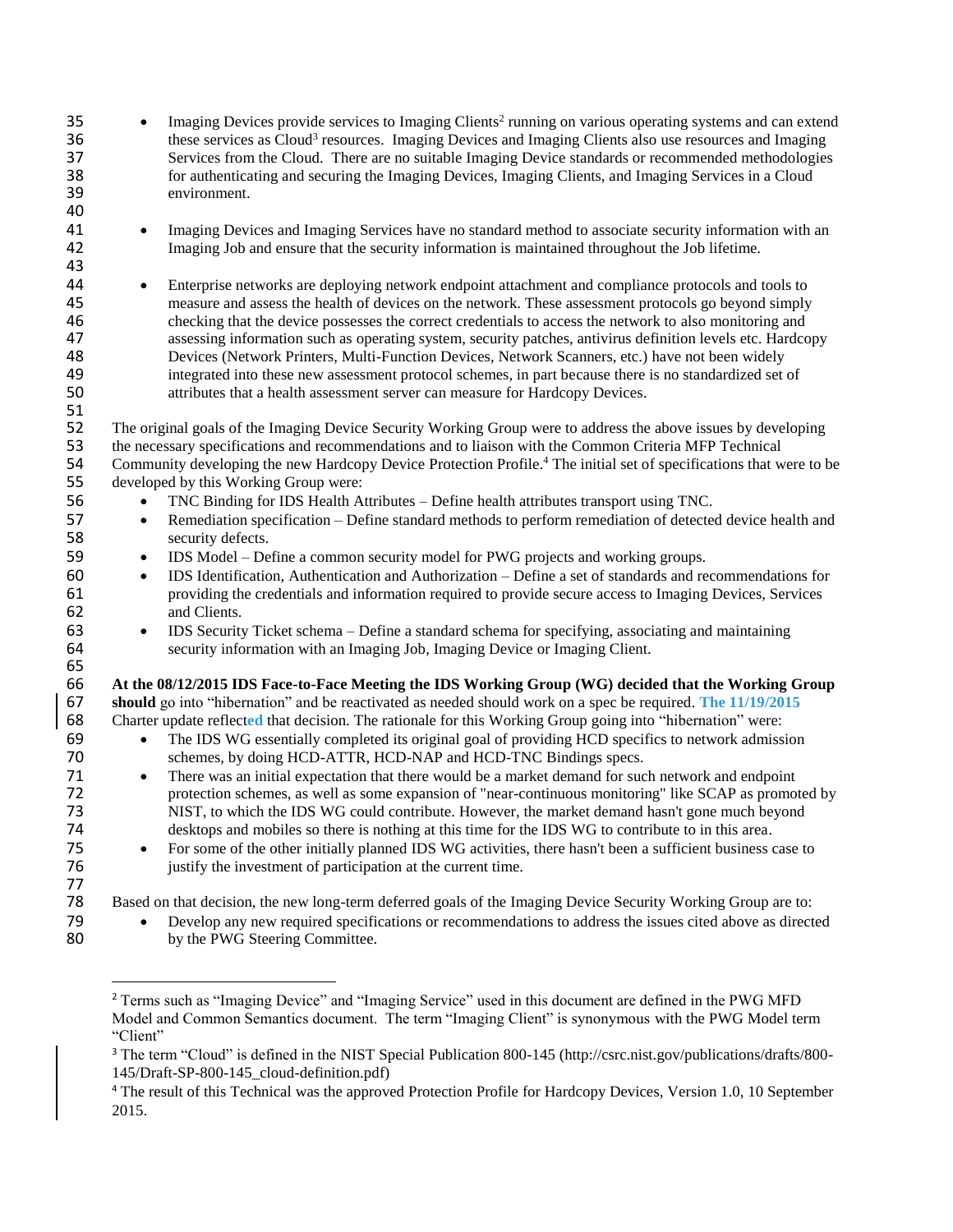- 81 Provide any errata to approved specifications developed by the Imaging Device Security Working Group as 82 directed by the PWG Steering Committee.
- 83 **Liaison with any international Technical Committees formed to update or replace the new Protection** 84 Profile for Hardcopy Devices.

85<br>86 **This charter update reflects an expanded role of the IDS WG in performing a liaison function with the Multifunction Printer (MFP) Technical Committee (TC) and any other TCs related to hardcopy devices. This liaison role is important as it allows IDS members to review and comment on what the MFP TC is doing, provide a different perspective on the issues vendors are facing in trying to conform with this new Protection Profile and monitor future activities related to formation of an international TC to develop a collaborative Protection Profile for hardcopy devices.**

# 93 **Out-of-scope:**

#### 94

92

- 95 OOS-1 Define new encryption algorithms
- 96 OOS-2 Define new transport protocols
- 97 OOS-3 Define new application protocols
- 98 OOS-4 Define new hash functions or digital signatures
- 99 OOS-5 Define new network endpoint attachment protocols
- 100 OOS-6 Define new security protocols
- 101 OOS-7 Define new security token, or public key certificate formats

### 103 **Objectives:**

#### 104

102

- 105 OBJ-1 Define an extended set of attributes for Imaging Devices that may include device configuration attributes to be used for policy enforcement attributes to be used for policy enforcement
- 107 OBJ-2 Define a TNC transport binding for health assessment.
- 108 OBJ-3 Define a common Security Model specification for reference by other PWG specifications.
- 109 OBJ-4 Define a set of recommendations for identifying, authenticating and authorizing Imaging Devices, 110 Imaging Client, and Imaging Services.
- 111 **OBJ-5** Define a schema for security attributes and a Security Ticket to be associated with Imaging Jobs, 112 Users, Services and Devices.<br>113 **• OBJ-6** Provide liaison wit
- 113 **OBJ-6 Provide liaison with the Multifunction Printer Technical Committee and any international**  114 **Technical Committees formed to update or replace the new Protection Profile for Hardcopy Devices.**

## 116 **Milestones:**

### 118 **Charter Stage:**

119

124

115

117

- 120 CH-1 Initial working draft of updated IDS WG charter DONE
- 121 CH-2 Interim/Stable working draft of updated IDS WG charter Nov 2015
- 122 CH-3 PWG Formal Approval of updated IDS WG charter Dec 2015
- 123 **CH-4 PWG SC Formal Approval of updated IDS WG Charter – Apr 2017**

### 125 **Definition Stage:**

126 127 • BIND-1 Prototype Working draft of the TNC binding of the Hardcopy Device Health attributes - DONE 128 • BIND-2 PWG Last Call of the TNC binding of the Hardcopy Device Health attributes – DONE 129 • REM-1 Initial working draft of Remediation specification - DONE 130 • SEC-1 Initial working draft of IDS Security Ticket Schema model - DONE 131 • MODEL-1 Initial working draft of IDS Model specification – DONE